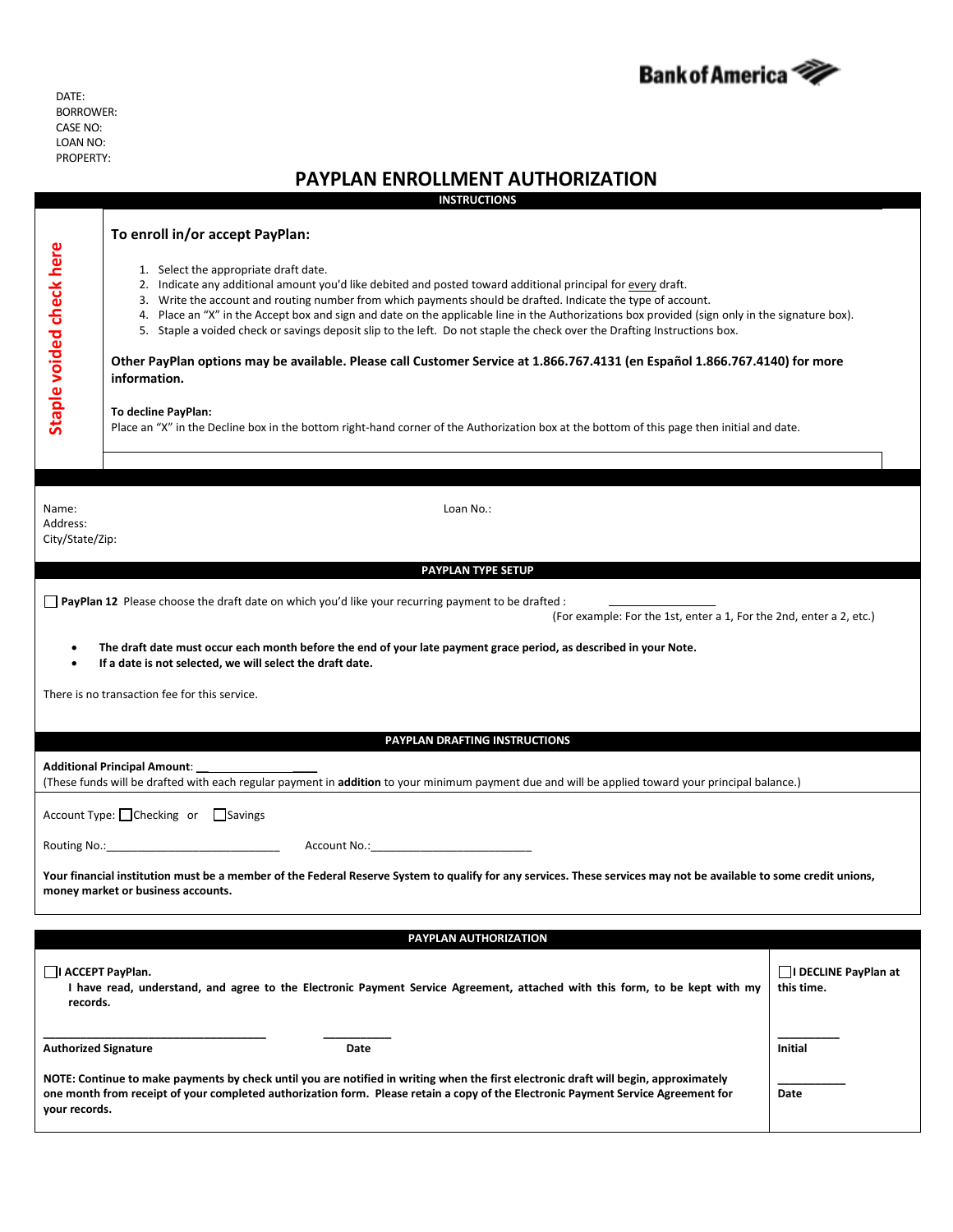## **ELECTRONIC PAYMENT SERVICE AGREEMENT**

**1. Terms and Conditions:** I ("I", "my", "me" and "Borrower" refer to all borrowers) understand that although I am not required to use this service to pay my home loan referenced in my authorization (my "Loan"), I request that Bank of America, N.A,. including their agents, successors and assigns ("Servicer") enroll me in the automated electronic payment service (the "Service"), as a convenience to me under the terms and conditions set forth in this Electronic Payment Service Agreement (this "Agreement"), and I agree to the following:

**2. How Long I Must Pay the Current Way and Limiting Conditions**: I authorize Servicer to initiate electronic debits from the financial institution associated with the financial routing number in my authorization (my "Financial Institution") from the referenced financial account number (my "Financial Institution Account"), in order to pay for my scheduled payments under my Loan plus the cost of any goods or services that I request. I will continue to initiate and make my payments with respect to my Loan through other payment methods until I am notified in writing when the first automatic payment begins (approximately I month from my authorization, subject to verification of information). I am responsible for verifying that my Financial Institution is a member of the Federal Reserve System, which is a requirement under this Agreement, and allows Servicer to perform the Service. **I AM RESPONSIBLE FOR MAKING PAYMENTS ON MY LOAN BY OTHER MEANS, IF ANY PAYMENTS ARE NOT DRAFTED ON THE SCHEDULE DRAFT DATE NO MATTER THE CAUSE.** The Servicer's obligations with respect to the Service shall terminate upon payment-in-full of my Loan.

**3. How This Plan Works:** Servicer may send multiple drafts to my Financial Institution during each scheduled withdrawal date: One draft will be for the payment amount I have requested to be drafted, and the other draft will be for fees and charges that correspond to the Service that I have selected, if applicable. If any draft is returned or rejected by my Financial Institution, Servicer will not be responsible for any additional fees assessed to me by my Financial Institution. If my scheduled draft date from my Financial Institution Account falls on a holiday or weekend, my electronic payment may be debited from my Financial Institution Account on the next business day. The electronic payment amount will automatically adjust to any new scheduled payment amount that may result from the terms of my Loan documents. Servicer will give me advance notice of the new payment amount. **Such adjustments may include but are not limited to increases or decreases in the scheduled monthly payment as a result of adjustments to the interest rate or required escrow amount pursuant to the terms of my Loan documents. I understand that I am responsible for ensuring that there are sufficient funds in my Financial Institution Account to pay the scheduled monthly payment, including any new scheduled monthly payment amount**. I understand that transfer of funds will not occur if there are insufficient funds in my Financial Institution Account or my Financial Institution refuses to pay amounts for any reason **and that I will be responsible for any fees related to such nonpayment as set forth in Section 6**. If there are insufficient funds in my Financial Institution Account or my Financial Institution refuses to pay amounts to Servicer for any reason, Servicer will attempt to cause my Financial Institution to draft from my Financial Institution Account two (2) times. I understand that my Financial Institution may attempt to draw upon my Financial Institution Account more than twice, and that such process is in no way related to Servicer. If the second attempt by Servicer to cause my Financial Institution to draft from my Financial Institution Account fails, I will be responsible for paying the funds owed under this Agreement and my Loan documents immediately, and I may be automatically terminated from the Service. If three (3) separate debit processes are rejected by my Financial Institution on the first attempt by Servicer, I may be automatically terminated from the Service without further notice from Servicer. If I am terminated from the Service, I shall have no further rights under this Agreement, and Servicer shall have no further obligations under this Agreement. I will continue to be responsible for any fees or charges related to this Agreement for services rendered, and the fees or charges owed will be added to my Loan obligation.

**4. How and When My Payments will be Applied:** Servicer will apply fully scheduled payment amounts to my Loan account based upon the priority of payment/application provisions set forth in my Loan documents. PayPlan 12: Twelve (12) monthly drafts will occur and will be applied as twelve (12) scheduled payments. My scheduled draft date must be prior to the end of the late payment grace period set forth in my Loan documents. There is no transaction fee for this service.

**5. What I Must Do if My Loan Becomes Delinquent:** If my Loan becomes delinquent or I am otherwise in default, I will notify Servicer at the address set forth in Section 6 below and make any payments myself, by check or other method, to bring and keep my Loan current and my payments consistent with the Service's payment schedule. Servicer may attempt to cause my Financial Institution to debit my Financial Institution Account within a reasonable time in order to keep me current with the Service. I further understand and agree that electronic debits from my Financial Institution Account may cause other items submitted for payment, which are not related to the Service or my Loan, not to be paid. I agree that I am solely responsible for items not paid and that I accept responsibility for maintaining my financial affairs.

**6. Nonpayment by My Financial Institution, Notification and Cancellation by Me or Servicer:** I understand and agree that I will be charged an insufficient funds fee for each transaction that results in nonpayment from my Financial Institution Account, and that such nonpayment could result in a late payment fee under my Loan documents. The maximum insufficient funds fee amount that I will be charged is the maximum amount allowed by applicable law. I agree that Servicer may draft insufficient funds fees and late payment fees from my Financial Institution Account under this Agreement. If my Loan is delinquent or otherwise in default, automatic payment may not take place unless Servicer, in its sole discretion, allows the automatic payment. The Service may be cancelled, in Servicer's sole discretion, at any time, and may not be transferable, if the servicing of my Loan is sold or transferred to another loan servicer. To cancel the Service, I must deliver to Servicer a signed letter (which must include my Loan number) from me, or on my behalf, stating that I choose to cancel the Service and setting forth the last date for payment under the Service, at least five (5) days prior to the next scheduled draft. The letter must be delivered to Servicer at the following address: **Electronic Payment Systems, P.O. Box 21848, Greensboro, NC 27499-2018.** In the event my Financial Institution changes or an update to the current information is required to successfully draft from my Financial Institution Account, I agree to provide this information to Servicer at least ten (10) days in advance of any changes that would interrupt the Service.

**7. My Loan Documents Remain Binding and Enforceable; Non-Assignability:** I understand and agree that the Service does not modify the original terms and conditions of my Loan obligations. If I am planning to pay off my Loan and the draft date is within ten (10) days of my payoff date, I will notify Servicer at least ten (10) days in advance of the payoff date to have the Service cancelled. Failure to provide such notification to Servicer may result in excess funds being drafted from my Financial Institution Account. Payment in full of my loan will terminate Servicer's but not my, obligations under this Agreement. I hereby release and will indemnify Servicer for any and all losses, damages, claims, costs and expenses resulting from any party claiming that Servicer is not authorized to draft my Financial Institution Account as set forth in this Agreement. I understand and agree that I cannot assign this Agreement or my rights under this Agreement to another person or entity. Assignment by me to a third party will automatically terminate my rights, but not my obligations, under this Agreement.